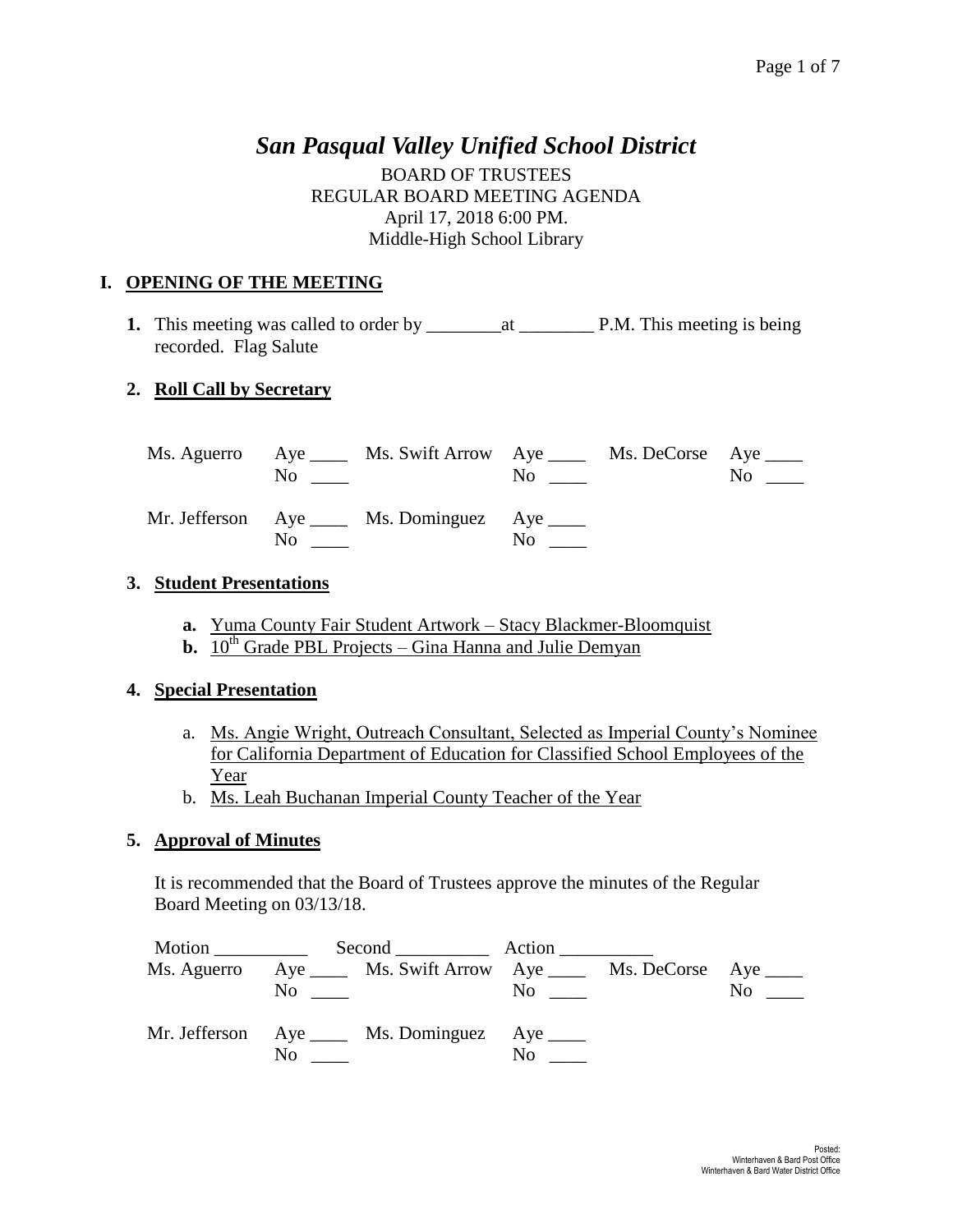It is recommended that the Board of Trustees approve the minutes of the Special Meeting on 03/24/18.

|                | Ms. Aguerro Aye ______ Ms. Swift Arrow Aye ______ Ms. DeCorse Aye _____ |                                           |          |
|----------------|-------------------------------------------------------------------------|-------------------------------------------|----------|
|                | $\overline{N}$ $\overline{N}$                                           | $\overline{N_0}$ $\overline{\phantom{0}}$ | $\rm No$ |
|                | Mr. Jefferson Aye ____ Ms. Dominguez Aye ____                           |                                           |          |
| N <sub>0</sub> |                                                                         | No.                                       |          |

### **6. Approval of Warrants**

Per EdCode 42631 and SPVUSD BP 3314, it is recommended that the Board of Trustees ratify the March warrants in the amount of \$422,039.50

|                | Second Action                                                                                  |                |                                                 |                |
|----------------|------------------------------------------------------------------------------------------------|----------------|-------------------------------------------------|----------------|
|                | Ms. Aguerro Aye _____ Ms. Swift Arrow Aye _____ Ms. DeCorse Aye ____<br>$\overline{\text{No}}$ |                | $\overline{\text{No}}$ $\overline{\phantom{0}}$ | N <sub>0</sub> |
| N <sub>0</sub> | Mr. Jefferson Aye ____ Ms. Dominguez Aye ____                                                  | N <sub>0</sub> |                                                 |                |

#### **7. Public Comments**

Are there any public comments speakers who require translation?

\*Persons who have complaints against Board members or District staff are encouraged to seek resolution to those complaints by using the San Pasqual Valley Unified School District written complaint procedures before orally addressing them at a meeting. The Board will not respond to such complaints until the applicable complaint procedure (BP/AR 1312.1) has been followed and has reached the Board level. Where a complaint concerns a District employee identifiable by name, position, or other facts, the Board cannot respond until proper written notice has been given to the employee pursuant to Government Code Section 54957.

Comments shall be limited to three minutes per person (six minutes if translation is required) and twenty minutes (forty minutes if translation is required) for all comments, per topic, unless the board president, subject to the approval of the Governing Board, sets different time limits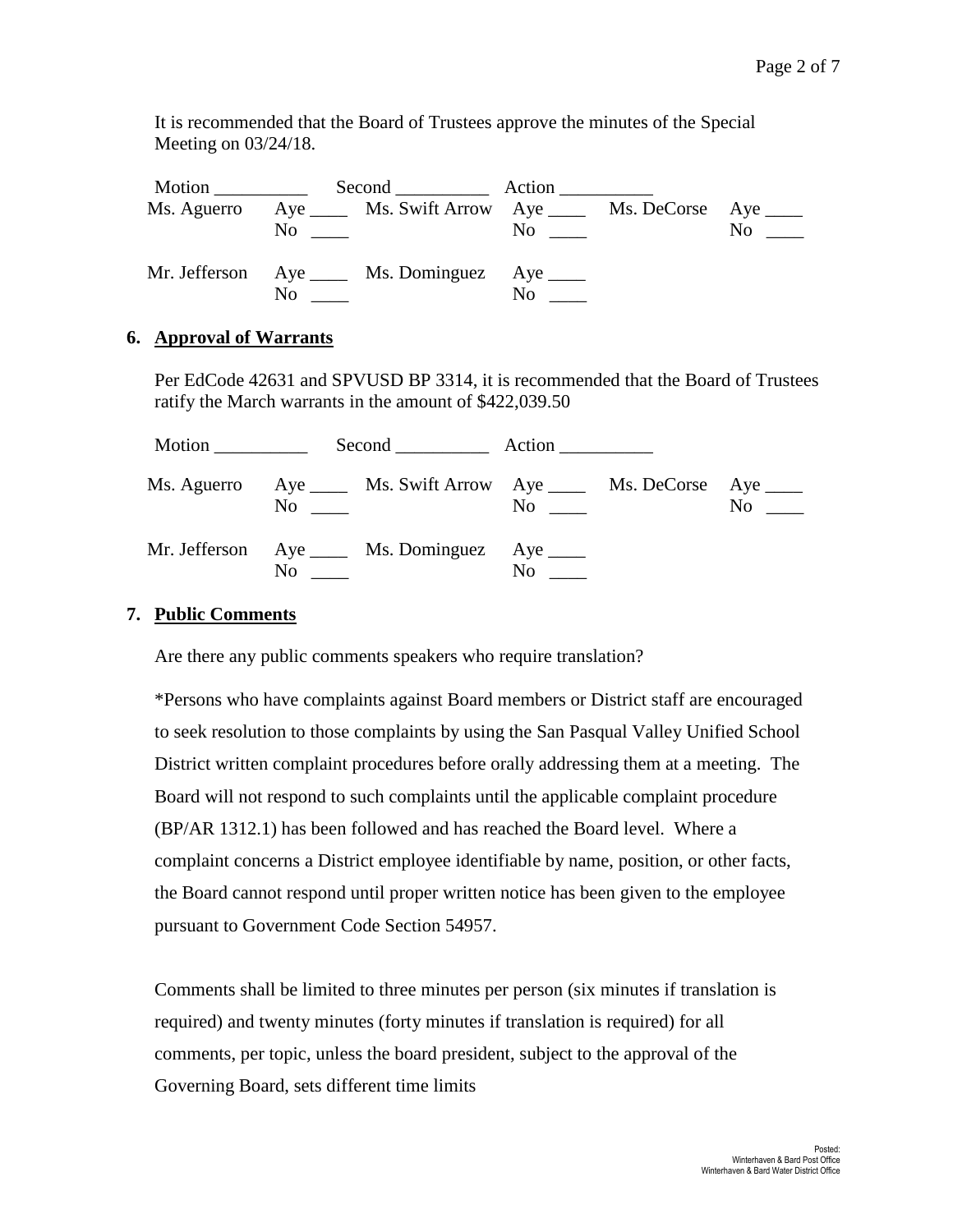- **a.** Are there any members of the public to be heard on items not appearing on agenda that are within the jurisdiction of the District?
- **b.** Are there any members of the public to be heard on items appearing on the agenda?
- **c.** Are there any parents of Indian children to be heard on equal participation in education programs provided by the District as required by Indian Policies and Procedures?

# **II. PRESENTATIONS**

1. CFW – John Greenlee

# **III. CONSENT ITEMS**

- 1. Extra Duty: Migrant University Based Summer Institute
- 2. Field Trip: San Pasqual Valley Elementary End of the Year 5<sup>th</sup> Grade Field Trip to San Diego Zoo
- 3. Field Trip: San Pasqual Valley Elementary Perfect Attendance Incentive Field Trip to Harkins Theatre in Yuma, Arizona
- 4. Ratification Sports: Out of State Travel for Middle School Girls Volleyball
- 5. Field Trip: Fort Yuma Health Clinic for Health Related Careers
- 6. Field Trip: San Pasqual Valley Elementary End of Year 1<sup>st</sup> Grade Field Trip to Sprouts and West Wetlands Park in Yuma, AZ
- 7. Field Trip: San Pasqual Valley Elementary End of the Year 4th Grade Field Trip to Castle Dome Mines and Museum
- 8. Annual Memorandum of Understanding (MOU) 2017-2018 between Imperial County Office of Education (ICOE) and SPVUSD Regarding Mutual Obligations Pursuant to CHAT Program
- 9. Field Trip: San Pasqual Valley Elementary End of the Year Kindergarten Field Trip to Farm Smart in Holtville, CA
- 10. Memorandum of Understanding (MOU) 2018-2023 Between San Diego County Superintindent of Schools and SPVUSD Regarding Designated Subjects Adult and Career Technical Education Credentials Program
- 11. Ratification: High School Advisors
- 12. Ratification- JV Baseball Program Out of State Travel
- 13. Student Teaching Agreement with San Diego State University
- 14. Ratification: Field Trip Career Education Expo Imperial Valley College (Middle School)
- 15. Field Trip: Strong Hearts Native Socity, FFA, Mestizo and ASB Joint End of Year Trip
- 16. Sports: Boys' Baseball State Championships
- 17. Field Trip: High School Art/Ceramics Field Trip: Getty Art Center, Los Angeles, CA Friday 5/18/2018
- 18. Ratification: Field Trip Career Education Expo Imperial Valley College (Elementary School)
- 19. Field Trip: San Pasqual Valley Preschool Field Trip to Home Depot in Yuma, Arizona
- 20. Field Trip: San Pasqual Valley Elementary End of Year Second Grade Field Trip to Ricochet in Imperial, CA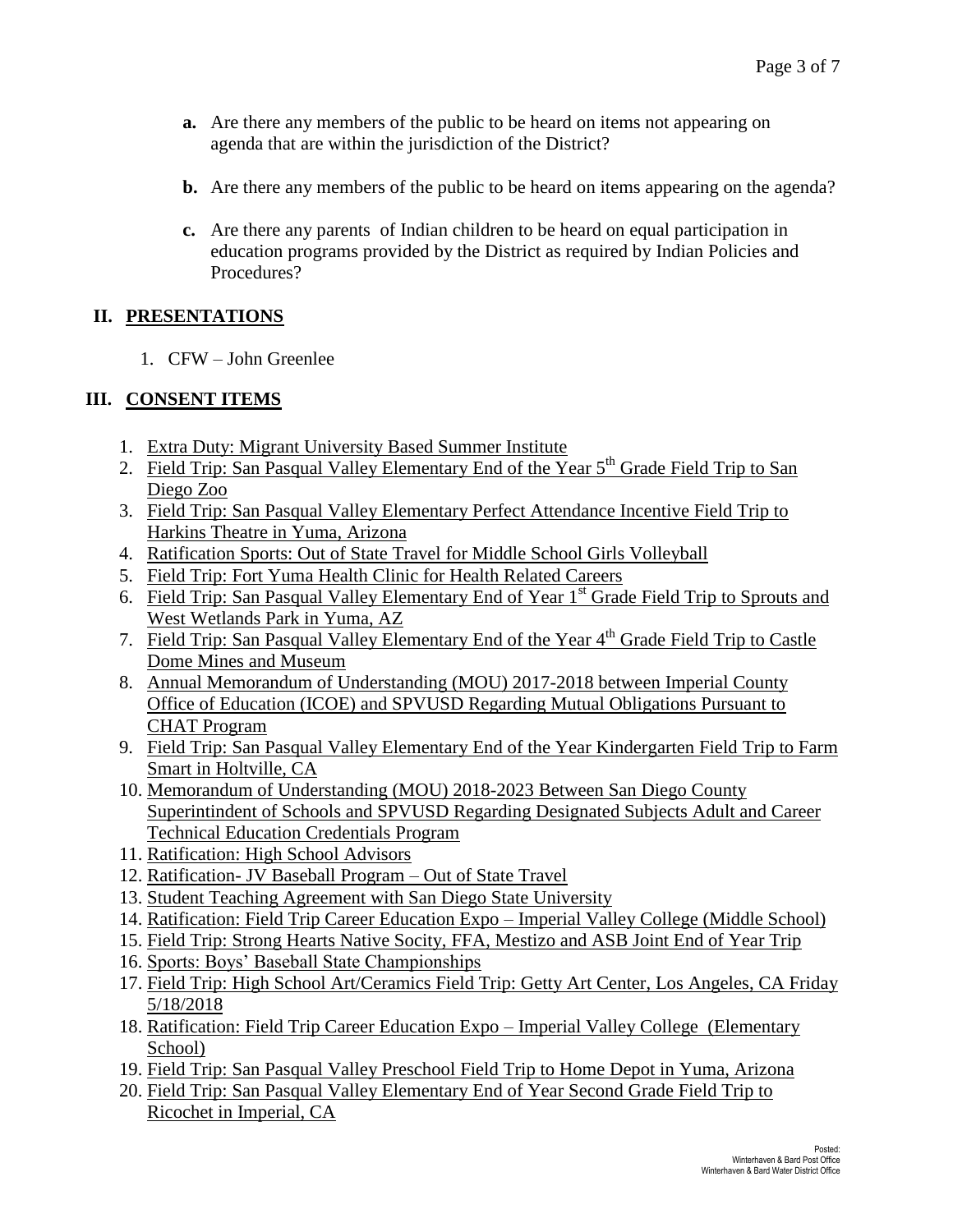- 21. Field Trip: San Pasqual Valley Preschool Field Trip to Inca Lanes
- 22. Field Trip: San Pasqual Valley Preschool Field Trip to Yuma Main Library in Yuma, Arizona.
- 23. Memorandum of Understanding (MOU) Between San Pasqual Valley Unified School District and Imperial County Office of Education for Professional Development

|  | Ms. Aguerro Aye _____ Ms. Swift Arrow Aye _____ Ms. DeCorse Aye _____<br>$\overline{\text{No}}$ $\overline{\phantom{0}}$ |           | $\overline{\text{No}}$ $\overline{\phantom{0}}$ | $No \t —$ |
|--|--------------------------------------------------------------------------------------------------------------------------|-----------|-------------------------------------------------|-----------|
|  | Mr. Jefferson Aye ____ Ms. Dominguez Aye ____<br>$\overline{\text{No}}$ $\overline{\phantom{0}}$                         | $No \ \_$ |                                                 |           |

# **IV. MONTHLY REPORTS**

- 1. San Pasqual Teachers Association (SPTA) Ms. Gina Hanna-Wilson
- 2. California School Employees Association (CSEA) Ms. Joslyn Gill
- 3. Associated Student Body (ASB) Representative
- 4. Special Education Dr. Thien Hoang
- 5. Elementary School Mr. Ruben Gonzalez
- 6. Middle School Ms. Mary Kay Monson
- 7. High School/Alternative Education Mr. Darrell Pechtl
- 8. Business Services Ms. Kish Curtis
- 9. Human Resources/Payroll Ms. Alina Sanchez-Loera
- 10. Maintenance/Operations/Transportation Mr. Edward Benedict
	- a. School Dude University Mr. Benedict with information from Mr. Evaro
- 11. Technology Mr. Jesse Moe
	- a. School Dude University
- 12. Superintendent Ms. Rauna Fox
	- a. LCAP update
	- b. Pow Wow Report
- 13. School Board

## **V. UNFINISHED BUSINESS**

#### **VI. INFORMATION ITEMS**

- 1. Board Meeting Calendar 2019-2020
- 2. Winter Con-App Data
- 3. In County Trainings
- 4. Approved Waiver ESY June 11-June 29, 2018
- 5. 2016-2017 District Level Special Education Annual Performance Report Measure
- 6. Asbestos Report
- 7. Imperial Irrigation District Grant
- 8. Sports: Basketball Tournaments
- 9. Updated BP/AR 3350 Travel Expenses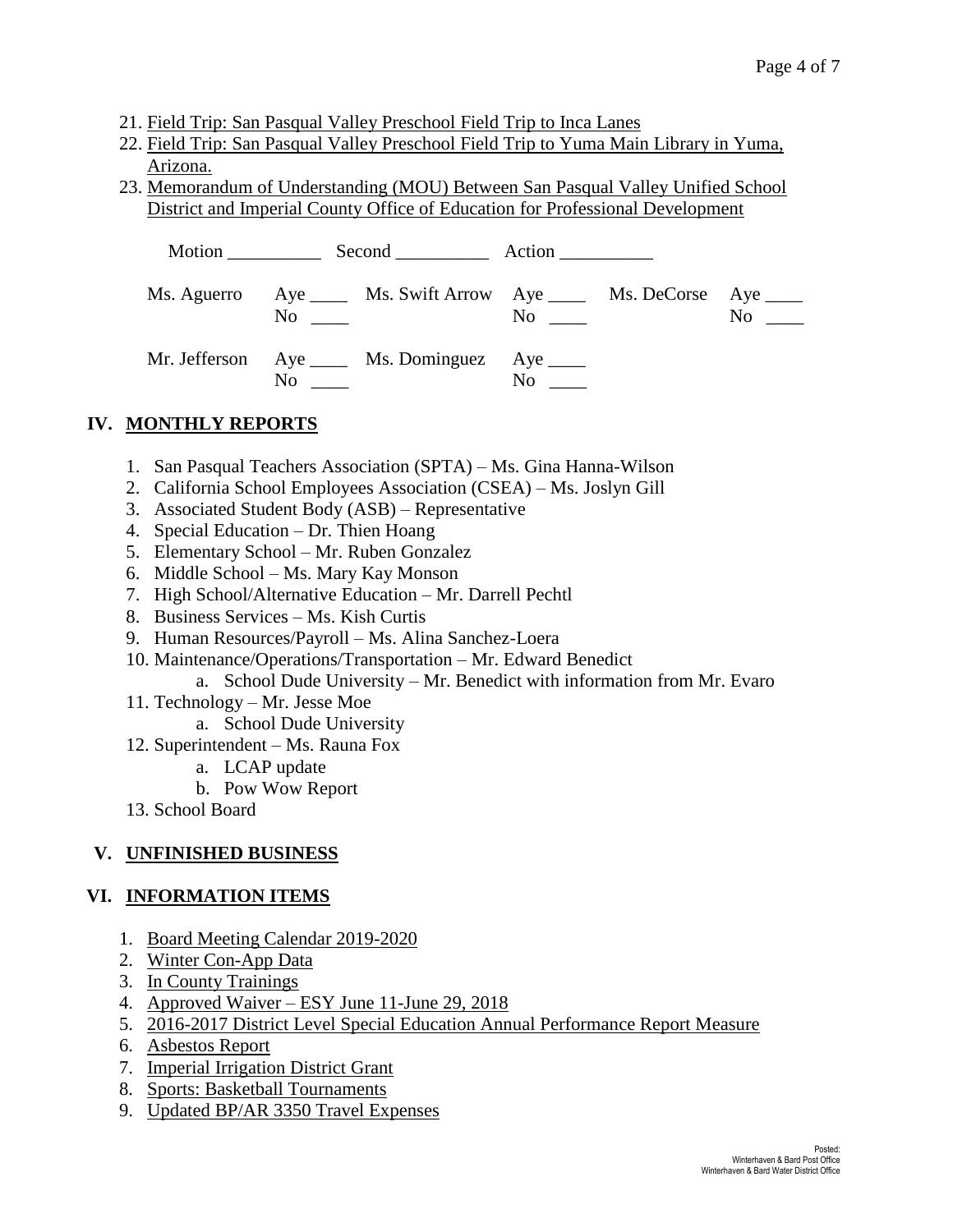### **VII. NEW BUSINESS**

1. High School Single Plan for Student Achievement (SPSA)

| $Second$ $\begin{tabular}{c} \n 60\n 60\n \end{tabular}$ Action                                                                                                                                                                                                                                                                                                                                                                         |                                                                                                                                                                                                                                                                                                         |
|-----------------------------------------------------------------------------------------------------------------------------------------------------------------------------------------------------------------------------------------------------------------------------------------------------------------------------------------------------------------------------------------------------------------------------------------|---------------------------------------------------------------------------------------------------------------------------------------------------------------------------------------------------------------------------------------------------------------------------------------------------------|
| $\rm No$                                                                                                                                                                                                                                                                                                                                                                                                                                | Ms. Aguerro Aye _____ Ms. Swift Arrow Aye _____ Ms. DeCorse Aye _____<br>No and the same state of the state of the state of the state of the state of the state of the state of the state of the state of the state of the state of the state of the state of the state of the state of the state of th |
| Mr. Jefferson Aye _____ Ms. Dominguez Aye _____<br>$\overline{N}$ $\overline{N}$ $\overline{N}$ $\overline{N}$ $\overline{N}$ $\overline{N}$ $\overline{N}$ $\overline{N}$ $\overline{N}$ $\overline{N}$ $\overline{N}$ $\overline{N}$ $\overline{N}$ $\overline{N}$ $\overline{N}$ $\overline{N}$ $\overline{N}$ $\overline{N}$ $\overline{N}$ $\overline{N}$ $\overline{N}$ $\overline{N}$ $\overline{N}$ $\overline{N}$ $\overline{$ | No                                                                                                                                                                                                                                                                                                      |

2. Updated Board Policy E4020 Personnel – Drug and Alcohol Free Workplace

|                | Second Action                                                                                     |           |                                         |           |
|----------------|---------------------------------------------------------------------------------------------------|-----------|-----------------------------------------|-----------|
|                | Ms. Aguerro Aye ______ Ms. Swift Arrow Aye ______ Ms. DeCorse Aye _____<br>$\overline{\text{No}}$ |           | $\overline{N}$ $\overline{\phantom{a}}$ | $No \ \_$ |
| N <sub>0</sub> | Mr. Jefferson Aye ____ Ms. Dominguez Aye ____                                                     | $No \_\_$ |                                         |           |

3. Pupil Transportation Information, LLC PTI School Transportation Consultation Services – Agreement for Professional Services

|     | Second Action                                                                                                     |    |                                           |                |
|-----|-------------------------------------------------------------------------------------------------------------------|----|-------------------------------------------|----------------|
|     | Ms. Aguerro Aye _____ Ms. Swift Arrow Aye _____ Ms. DeCorse Aye _____<br>$\overline{N}$ $\overline{\phantom{nn}}$ |    | $\overline{N}$ o $\overline{\phantom{0}}$ | N <sub>0</sub> |
| No. | Mr. Jefferson Aye ____ Ms. Dominguez Aye ____                                                                     | No |                                           |                |

4. District "Sunshine" (Negotiations) Proposal

|    | Second Action                                                                                                       |                                           |     |
|----|---------------------------------------------------------------------------------------------------------------------|-------------------------------------------|-----|
| No | Ms. Aguerro Aye _____ Ms. Swift Arrow Aye _____ Ms. DeCorse Aye _____<br><u> 1990 - Jan James Barnett, martin e</u> | $\overline{N}$ o $\overline{\phantom{0}}$ | No. |
|    | Mr. Jefferson Aye _____ Ms. Dominguez Aye _____<br>$\overline{N}$ o $\overline{\phantom{0}}$                        | No                                        |     |

5. Board Member Compensation for Members Absent During April Board Meeting

| Motion |                | Second                                                               | Action           |          |
|--------|----------------|----------------------------------------------------------------------|------------------|----------|
|        | N <sub>0</sub> | Ms. Aguerro Aye _____ Ms. Swift Arrow Aye _____ Ms. DeCorse Aye ____ | $\overline{N}$ 0 | $\rm No$ |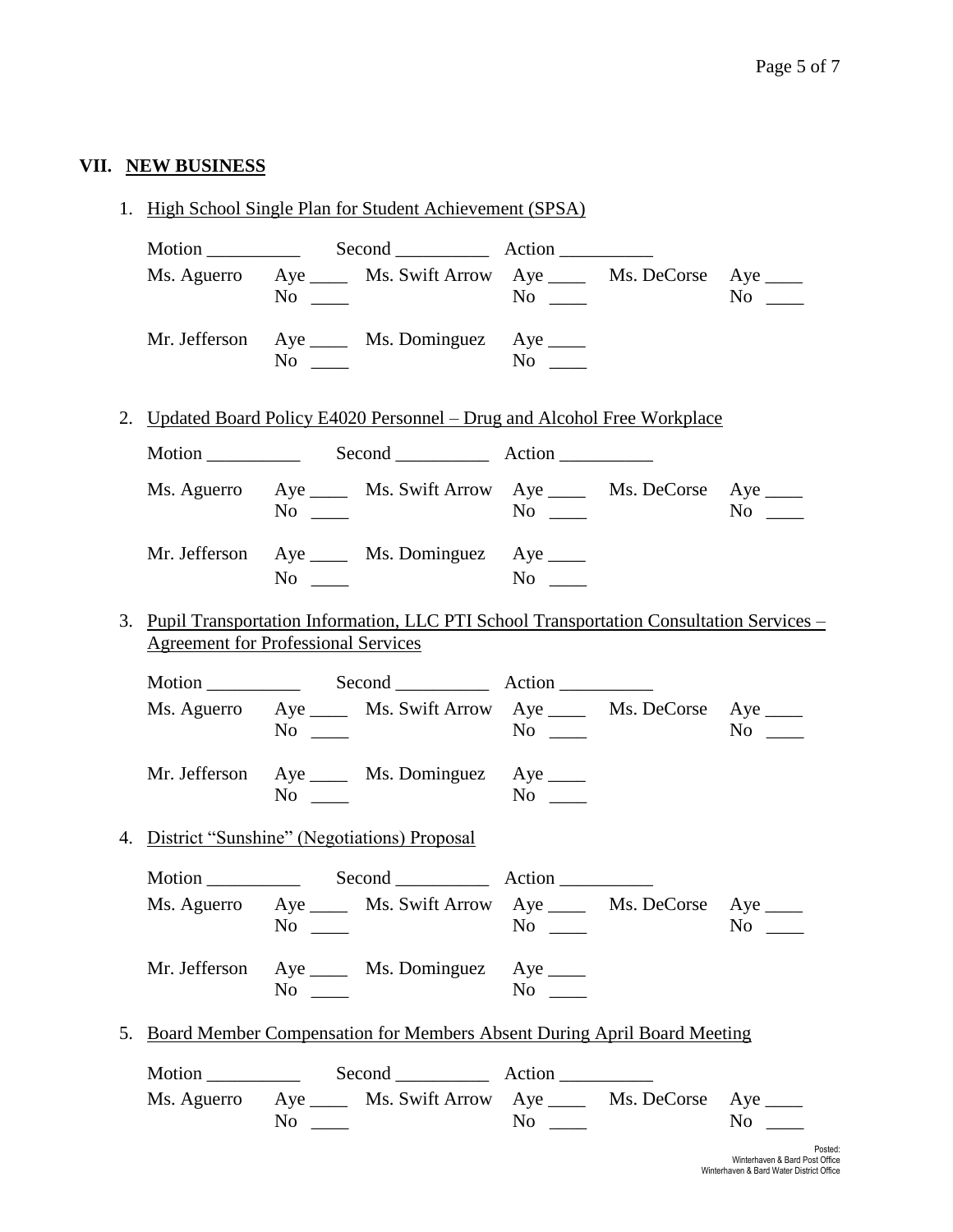|                             | $No \ \_$              | Mr. Jefferson Aye ____ Ms. Dominguez Aye ____                           |           |            |
|-----------------------------|------------------------|-------------------------------------------------------------------------|-----------|------------|
| VIII. BOARD COMMENTS        |                        |                                                                         |           |            |
| IX. ITEMS FOR FUTURE AGENDA |                        |                                                                         |           |            |
|                             |                        | 3.                                                                      |           |            |
| 2. $\qquad \qquad$          |                        | 4.                                                                      |           |            |
| X. CLOSED SESSION           |                        |                                                                         |           | Time: P.M. |
|                             |                        | Ms. Aguerro Aye _____ Ms. Swift Arrow Aye _____ Ms. DeCorse Aye ____    |           |            |
|                             | $No \_\_$<br>$No \_\_$ | Mr. Jefferson Aye _____ Ms. Dominguez Aye ____                          |           |            |
| Government Code 54957.6     |                        | 1. CONFERENCE WITH LABOR NEGOTIATOR (Superintendent) – Pursuant to      |           |            |
|                             |                        | 2. PERSONNEL MATTERS - Pursuant to Government Code 54957                |           |            |
|                             | a. Speech Therapist    |                                                                         |           |            |
|                             | b. Campus Security     |                                                                         |           |            |
|                             | $No \ \_$              | Ms. Aguerro Aye ______ Ms. Swift Arrow Aye ______ Ms. DeCorse Aye _____ |           | $No \_$    |
|                             | $No \_\_$              | Mr. Jefferson Aye _____ Ms. Dominguez Aye _____                         | $No \t —$ |            |
|                             |                        | 3. STUDENT MATTERS - Pursuant to Education Code 48918                   |           |            |
|                             |                        | a. Bill Manes Student for readmission ID 6000058MA                      |           |            |
|                             |                        |                                                                         |           |            |
|                             | $No \_\_$              | Ms. Aguerro Aye ______ Ms. Swift Arrow Aye ______ Ms. DeCorse Aye _____ |           | $No \ \_$  |
|                             | $No \_\_$              | Mr. Jefferson Aye _____ Ms. Dominguez Aye ____                          | $No \_\_$ |            |